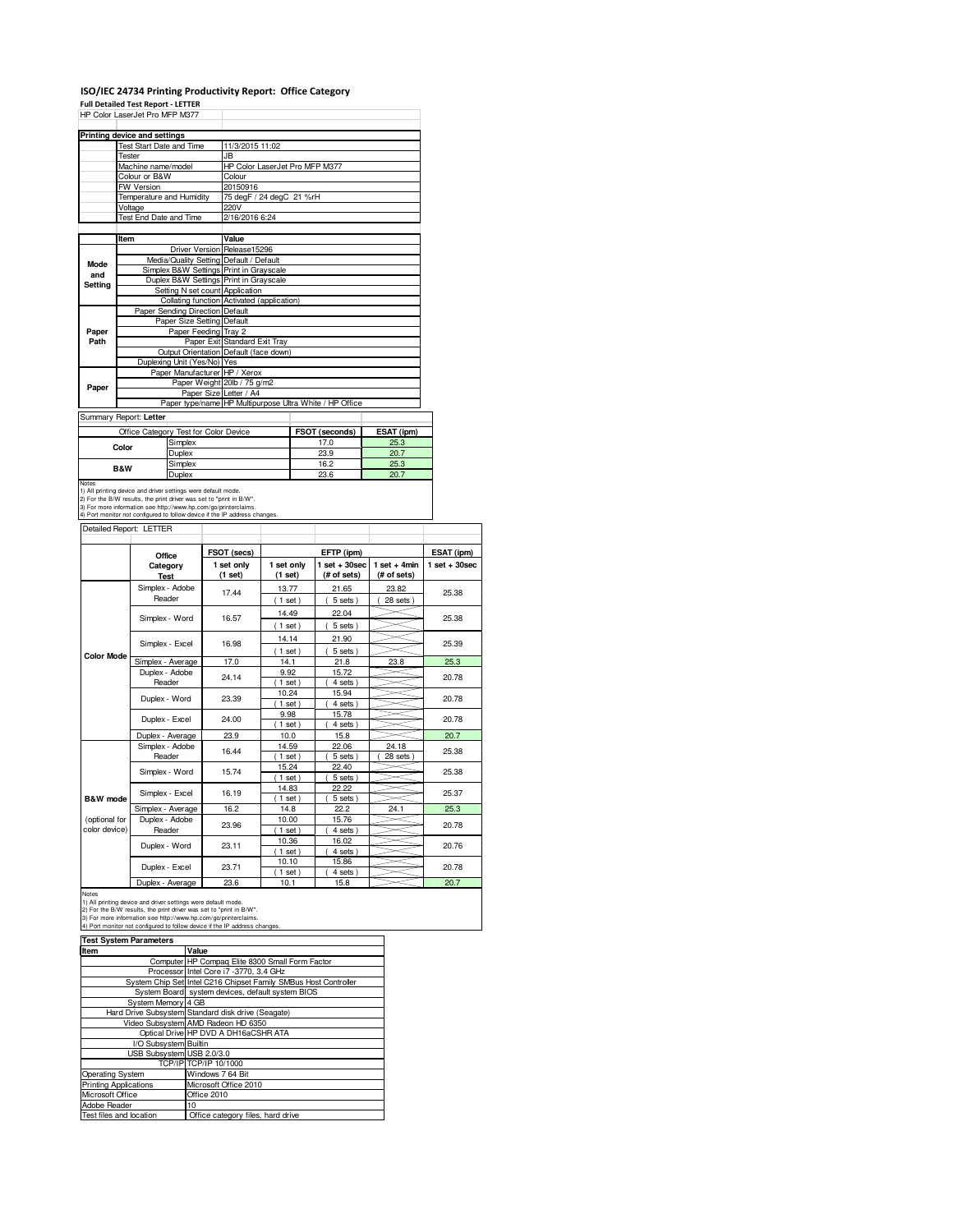# **ISO/IEC 24734 Printing Productivity Report: Office Category Full Detailed Test Report - A4** HP Color LaserJet Pro MFP M377

|                | Printing device and settings |                                       |                                                         |                |            |
|----------------|------------------------------|---------------------------------------|---------------------------------------------------------|----------------|------------|
|                | Test Start Date and Time     |                                       | 11/3/2015 11:02                                         |                |            |
|                | Tester                       |                                       | JB                                                      |                |            |
|                | Machine name/model           |                                       | HP Color LaserJet Pro MFP M377                          |                |            |
|                | Colour or B&W                |                                       | Colour                                                  |                |            |
|                | <b>FW Version</b>            |                                       | 20150916                                                |                |            |
|                | Temperature and Humidity     |                                       | 75 degF / 24 degC 21 %rH                                |                |            |
|                | Voltage                      |                                       | 220V                                                    |                |            |
|                | Test End Date and Time       |                                       | 2/16/2016 6:24                                          |                |            |
|                | Item                         |                                       | Value                                                   |                |            |
|                |                              |                                       | Driver Version Release15296                             |                |            |
|                |                              |                                       | Media/Quality Setting Default / Default                 |                |            |
| Mode           |                              |                                       | Simplex B&W Settings Print in Grayscale                 |                |            |
| and            |                              |                                       | Duplex B&W Settings Print in Grayscale                  |                |            |
| Setting        |                              | Setting N set count Application       |                                                         |                |            |
|                |                              |                                       | Collating function Activated (application)              |                |            |
|                |                              | Paper Sending Direction Default       |                                                         |                |            |
|                |                              | Paper Size Setting Default            |                                                         |                |            |
| Paper          |                              | Paper Feeding Tray 2                  |                                                         |                |            |
| Path           |                              |                                       | Paper Exit Standard Exit Tray                           |                |            |
|                |                              |                                       | Output Orientation Default (face down)                  |                |            |
|                |                              | Duplexing Unit (Yes/No) Yes           |                                                         |                |            |
|                |                              | Paper Manufacturer HP / Xerox         |                                                         |                |            |
|                |                              |                                       | Paper Weight 20lb / 75 g/m2                             |                |            |
| Paper          |                              |                                       | Paper Size Letter / A4                                  |                |            |
|                |                              |                                       | Paper type/name HP Multipurpose Ultra White / HP Office |                |            |
|                | Summary Report: A4           |                                       |                                                         |                |            |
|                |                              | Office Category Test for Color Device |                                                         | FSOT (seconds) | ESAT (ipm) |
|                | Colour                       | Simplex                               |                                                         | 17.5           | 24.1       |
|                |                              | Duplex                                |                                                         | 24.5           | 20.0       |
|                |                              | Simplex                               |                                                         | 16.6           | 24.1       |
| <b>B&amp;W</b> |                              | Duplex                                |                                                         | 24.2           | 20.0       |

Duplex 24.2 20.0<br>
20.0<br>
2) For the B/W results, the print direct was set to "print in B/W".<br>
2) For the B/W results, the print direct was set to "print in B/W".<br>
3) For moe information see thtp://www.hp.com/go/printerclaim

| Detailed Report: A4 |                                     |                       |                       |                                  |                               |                   |
|---------------------|-------------------------------------|-----------------------|-----------------------|----------------------------------|-------------------------------|-------------------|
|                     | Office                              | FSOT (secs)           |                       | EFTP (ipm)                       |                               | ESAT (ipm)        |
|                     | Category<br>Test                    | 1 set only<br>(1 set) | 1 set only<br>(1 set) | $1$ set $+30$ sec<br>(# of sets) | $1$ set + 4min<br>(# of sets) | $1$ set $+30$ sec |
|                     | Simplex - Adobe                     | 17.89                 | 13.42                 | 20.77                            | 23.08                         | 24.16             |
|                     | Reader                              |                       | (1 set)               | 5 sets)                          | 27 sets                       |                   |
|                     | Simplex - Word                      | 17.02                 | 14.09                 | 21.11                            |                               | 24.17             |
|                     |                                     |                       | $1$ set)              | 5 sets)                          |                               |                   |
|                     | Simplex - Excel                     | 17.39                 | 13.79                 | 21.00                            |                               | 24.16             |
| Colour<br>Mode      |                                     |                       | $1$ set $)$           | $5 sets$ )                       |                               |                   |
|                     | Simplex - Average                   | 17.5                  | 13.7                  | 20.9                             | 23.0                          | 24.1              |
|                     | Duplex - Adobe                      | 24.65                 | 9.72                  | 15.22                            |                               | 20.02             |
|                     | Reader                              |                       | $1$ set)              | 4 sets)                          |                               |                   |
|                     | Duplex - Word                       | 24.00                 |                       | 15.42                            |                               | 20.02             |
|                     |                                     |                       | $1$ set)              | 4 sets)                          |                               |                   |
|                     | Duplex - Excel<br>24.57             | 9.76                  | 15.28                 |                                  | 20.02                         |                   |
|                     |                                     |                       | $1$ set)              | 4 sets)                          |                               |                   |
|                     | Duplex - Average                    | 24.5                  | 9.8                   | 15.3                             |                               | 20.0              |
|                     | Simplex - Adobe                     | 16.92                 | 14.18                 | 21.15                            | 23.05                         | 24.16             |
|                     | Reader                              |                       | $1$ set)              | 5 sets)                          | 27 sets                       |                   |
|                     | Simplex - Word                      | 16.21                 | 14.80                 | 21.45                            |                               | 24.17             |
|                     |                                     |                       | $1$ set)              | 5 sets)                          |                               |                   |
|                     | Simplex - Excel                     | 16.64                 | 14.43                 | 21.30<br>$5 sets$ )              |                               | 24.17             |
| B&W mode            |                                     | 16.6                  | $1$ set)<br>14.4      | 21.3                             | 23.0                          | 24.1              |
| (optional for       | Simplex - Average<br>Duplex - Adobe |                       | 9.80                  | 15.28                            |                               |                   |
| color device)       | Reader                              | 24.48                 | $1$ set)              | 4 sets)                          |                               | 20.02             |
|                     |                                     |                       | 10.14                 | 15.50                            |                               |                   |
|                     | Duplex - Word                       | 23.64                 | $1$ set)              | 4 sets)                          |                               | 20.02             |
|                     |                                     |                       | 9.88                  | 15.34                            |                               |                   |
|                     | Duplex - Excel                      | 24.25                 | $1$ set)              | 4 sets)                          |                               | 20.02             |
|                     | Dominic Acompany                    | 040                   | $\sim$ $\sim$         | $+En$                            |                               | 000               |

 $\overline{\phantom{a}}$ 

Notes<br>
1) All printing device and driver settings were default mode.<br>
1) All printing device and driver settings were default mode.<br>
2) For the B/W results, the print driver was set to "print in B/W".<br>
3) For more informat

| <b>Test System Parameters</b> |                                                                 |  |  |  |
|-------------------------------|-----------------------------------------------------------------|--|--|--|
| Item                          | Value                                                           |  |  |  |
|                               | Computer HP Compag Elite 8300 Small Form Factor                 |  |  |  |
|                               | Processor Intel Core i7 -3770, 3.4 GHz                          |  |  |  |
|                               | System Chip Set Intel C216 Chipset Family SMBus Host Controller |  |  |  |
|                               | System Board system devices, default system BIOS                |  |  |  |
| System Memory 4 GB            |                                                                 |  |  |  |
|                               | Hard Drive Subsystem Standard disk drive (Seagate)              |  |  |  |
|                               | Video Subsystem AMD Radeon HD 6350                              |  |  |  |
|                               | Optical Drive HP DVD A DH16aCSHR ATA                            |  |  |  |
| I/O Subsystem Builtin         |                                                                 |  |  |  |
| USB Subsystem USB 2.0/3.0     |                                                                 |  |  |  |
|                               | TCP/IP TCP/IP 10/1000                                           |  |  |  |
| <b>Operating System</b>       | Windows 7 64 Bit                                                |  |  |  |
| <b>Printing Applications</b>  | Microsoft Office 2010                                           |  |  |  |
| Microsoft Office              | Office 2010                                                     |  |  |  |
| Adobe Reader                  | 10                                                              |  |  |  |
| Test files and location       | Office category files, hard drive                               |  |  |  |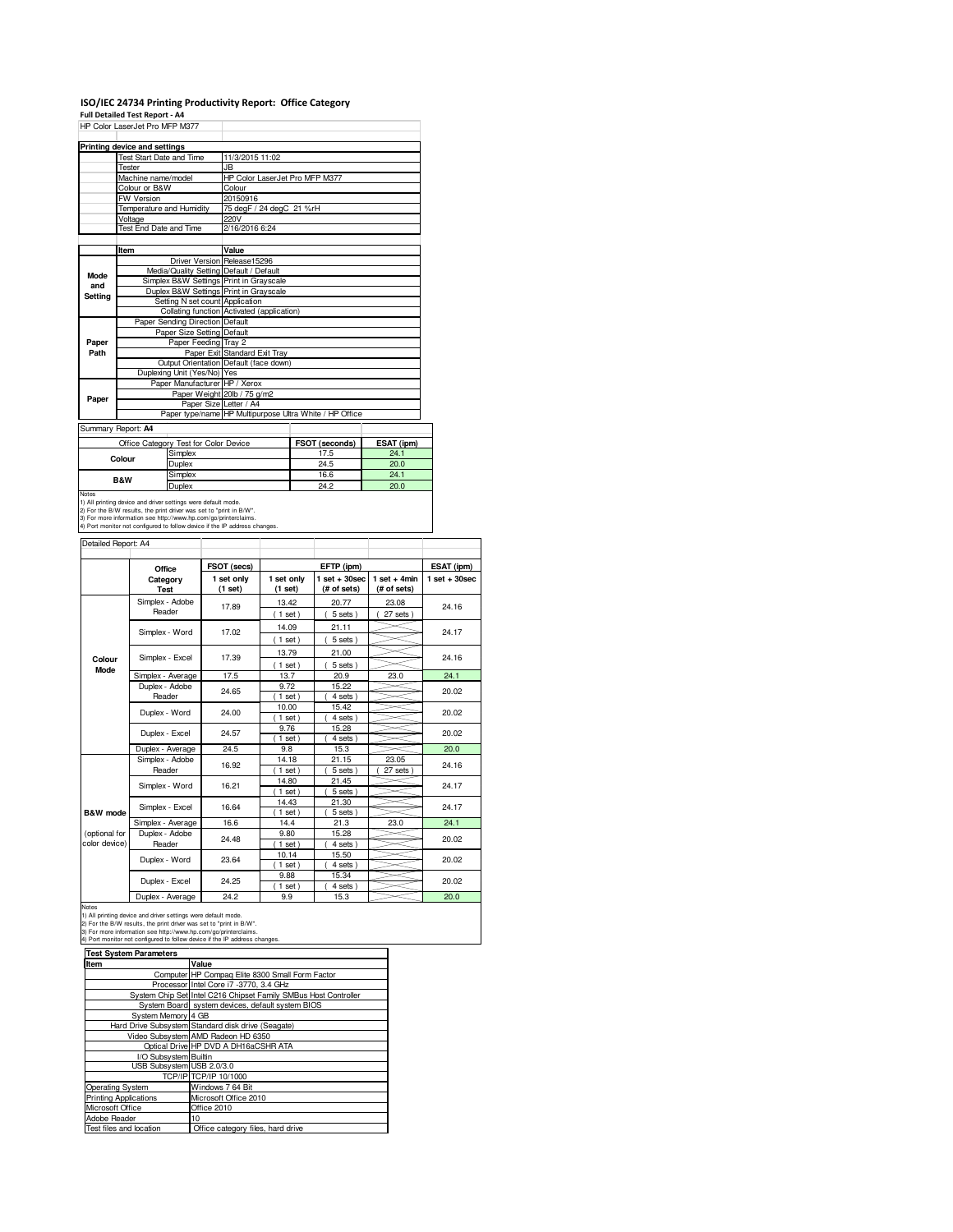#### **ISO/IEC 24734 Printing Productivity Report: Office Category**

**Feature Performance Full Report - 'Office Feature Performance Test - A5** HP Color LaserJet Pro MFP M377

| Printing device and settings            |                                                                                                                                                                                       |
|-----------------------------------------|---------------------------------------------------------------------------------------------------------------------------------------------------------------------------------------|
| Test Start Date and Time                | 11/3/2015 11:02                                                                                                                                                                       |
| Tester                                  | JB.                                                                                                                                                                                   |
| Machine name/model                      | HP Color LaserJet Pro MFP M377                                                                                                                                                        |
| Colour or B&W                           | Colour                                                                                                                                                                                |
| <b>FW Version</b>                       | 20150916                                                                                                                                                                              |
| Temperature and Humidity                | 75 degF / 24 degC 21 %rH                                                                                                                                                              |
| Voltage                                 | 220V                                                                                                                                                                                  |
| Test End Date and Time                  | 2/16/2016 6:24                                                                                                                                                                        |
|                                         |                                                                                                                                                                                       |
| Item                                    | Value                                                                                                                                                                                 |
| Driver Version Release15296             |                                                                                                                                                                                       |
| Media/Quality Setting Default / Default |                                                                                                                                                                                       |
|                                         |                                                                                                                                                                                       |
|                                         |                                                                                                                                                                                       |
|                                         |                                                                                                                                                                                       |
|                                         | Collating function Activated (application)                                                                                                                                            |
|                                         |                                                                                                                                                                                       |
|                                         |                                                                                                                                                                                       |
| Paper Feeding Tray 2                    |                                                                                                                                                                                       |
|                                         | Paper Exit Standard Exit Tray                                                                                                                                                         |
|                                         | Output Orientation Default (face down)                                                                                                                                                |
| Duplexing Unit (Yes/No) Yes             |                                                                                                                                                                                       |
| Paper Manufacturer HP / Xerox           |                                                                                                                                                                                       |
|                                         | Paper Weight 20lb / 75 g/m2                                                                                                                                                           |
| Paper Size Letter / A4                  |                                                                                                                                                                                       |
|                                         | Paper type/name HP Multipurpose Ultra White / HP Office                                                                                                                               |
|                                         | Simplex B&W Settings Print in Grayscale<br>Duplex B&W Settings Print in Grayscale<br>Setting N set count Application<br>Paper Sending Direction Default<br>Paper Size Setting Default |

#### **ISO Print Productivity Report: Feature Performance Test Summary**

|                                           |         | <b>Feature Performance Ratio</b> |                                      |  |
|-------------------------------------------|---------|----------------------------------|--------------------------------------|--|
| <b>Printing Modes</b>                     |         |                                  | А5                                   |  |
| (Feature Adobe Reader - Office test file) |         | FSOT (base)<br>FSOT (feature)    | <b>ESAT (feature)</b><br>ESAT (base) |  |
| A5 Landscape Feed - Colour                | Simplex | 240%                             | 168%                                 |  |
| A5 Portrait Feed - Colour                 | Simplex | 145%                             | 52%                                  |  |
| A5 Landscape Feed - B/W                   | Simplex | 140%                             | 169%                                 |  |
| A5 Portrait Feed - B/W                    | Simplex | 74%                              | 45%                                  |  |
| Notes                                     |         |                                  |                                      |  |

Note<br>2) Test conducted with 8-paper Office Feature Performance file.<br>2) Test conducted with 8-paper Office Feature Performance file.<br>3) For more information see thtp://www.thp.com/go/pinfrectialms.<br>4) Port monitor not conf

| Feature Performance Full Report - Feature Printing Mode: 'Office' Feature Performance Test |                     |                              |                      |                                 |                                      |                                      |  |  |
|--------------------------------------------------------------------------------------------|---------------------|------------------------------|----------------------|---------------------------------|--------------------------------------|--------------------------------------|--|--|
| <b>Printing Modes</b><br>Feature Adobe Reader - Office                                     |                     | <b>Base Printing</b><br>Mode |                      | <b>Feature Performance</b>      |                                      |                                      |  |  |
| test file (8-page)                                                                         |                     |                              | A <sub>5</sub>       |                                 |                                      |                                      |  |  |
|                                                                                            | <b>FSOT</b><br>Base | <b>ESAT</b><br>Base          | 1 set<br>FSOT (secs) | $1$ set $+30$ sec<br>ESAT (ipm) | FSOT (base)<br><b>FSOT (feature)</b> | <b>ESAT (feature)</b><br>ESAT (base) |  |  |
| Simplex A5 Landscape Feed - Colour                                                         | 48.56               | 24.17                        | 20.3                 | 40.6                            | 240%                                 | 168%                                 |  |  |
| Simplex A5 Portrait Feed - Colour                                                          | 48.56               | 24.17                        | 33.64                | 12.8                            | 145%                                 | 52%                                  |  |  |
| Simplex A5 Landscape Feed - B/W                                                            | 27.3                | 23.97                        | 19.64                | 40.6                            | 140%                                 | 169%                                 |  |  |
| Simplex A5 Portrait Feed - B/W                                                             | 27.3                | 23.97                        | 36.92                | 11.0                            | 74%                                  | 45%                                  |  |  |

Notes<br>2) Text conducted with 8-paper Office Feature Performance.<br>3) For more information see http://www.hp.com/go/printerclaims.<br>3) For more information see http://www.hp.com/go/printerclaims.<br>3) To print A5 Landscape, Ope

|             | <b>Test System Parameters</b>    |                                                                 |  |
|-------------|----------------------------------|-----------------------------------------------------------------|--|
|             | Item                             | Value                                                           |  |
|             |                                  | Computer HP Compag Elite 8300 Small Form Factor                 |  |
|             |                                  | Processor Intel Core i7 -3770, 3.4 GHz                          |  |
|             |                                  | System Chip Set Intel C216 Chipset Family SMBus Host Controller |  |
|             |                                  | System Board system devices, default system BIOS                |  |
| <b>Test</b> | System Memory 4 GB               |                                                                 |  |
| System      |                                  | Hard Drive Subsystem Standard disk drive (Seagate)              |  |
|             |                                  | Video Subsystem AMD Radeon HD 6350                              |  |
|             |                                  | Optical Drive HP DVD A DH16aCSHR ATA                            |  |
|             | I/O Subsystem Builtin            |                                                                 |  |
|             | USB Subsystem USB 2.0/3.0        |                                                                 |  |
| VO          |                                  | TCP/IP TCP/IP 10/1000                                           |  |
|             | <b>Operating System</b>          | Windows 7 64 Bit                                                |  |
|             | <b>Printing Applications</b>     | Microsoft Office 2010                                           |  |
|             | <b>Software</b> Microsoft Office | Office 2010                                                     |  |
|             | Adobe Reader                     | 10                                                              |  |
|             | Test files and location          | Office category files, hard drive                               |  |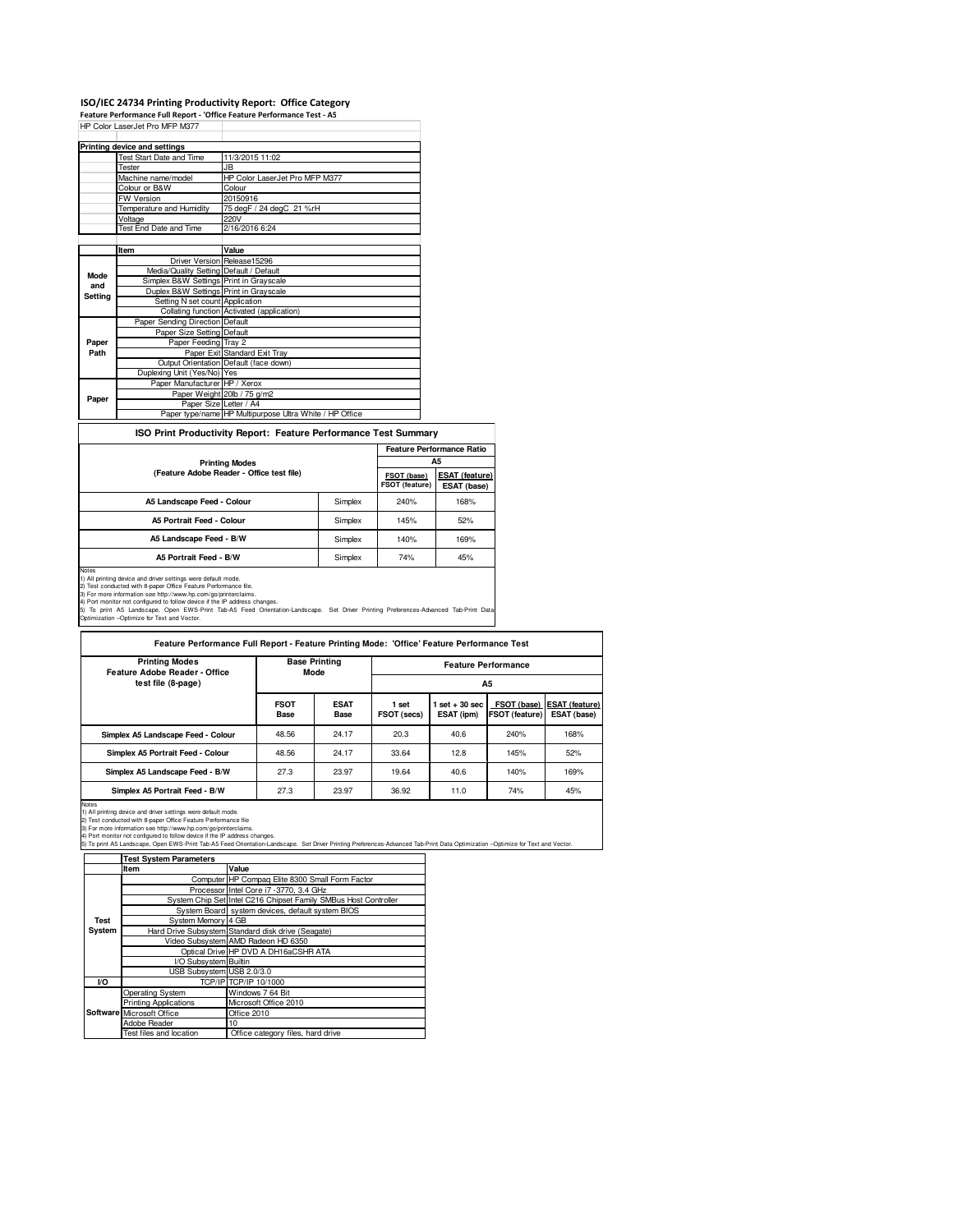## **ISO/IEC 17629 First Print Out Time Report: Office Category**

**Full Detailed Test Report - LETTER** HP Neptune 3n1

|             | Printing device and settings    |                                |  |  |  |
|-------------|---------------------------------|--------------------------------|--|--|--|
|             | <b>Test Start Date and Time</b> | 11/3/2015 9:25                 |  |  |  |
|             | Tester                          | .IB                            |  |  |  |
|             | Machine name/model              | HP Neptune 3n1                 |  |  |  |
|             | Colour or B&W                   | Colour                         |  |  |  |
|             | <b>FW Version</b>               | 20150916                       |  |  |  |
|             | Configuration (options)         | Default                        |  |  |  |
|             | Controller                      | 14205                          |  |  |  |
|             | Printing device page count      | Not Specified                  |  |  |  |
|             | Printing supplies page count    | <b>Not Specified</b>           |  |  |  |
|             | Temperature and Humidity        | 76 degF / 24 degC, 19 %rH      |  |  |  |
|             | Voltage                         | 220V                           |  |  |  |
|             | Test End Date and Time          | 11/9/2015 13:47                |  |  |  |
|             |                                 |                                |  |  |  |
|             | Item                            | Value                          |  |  |  |
| <b>Mode</b> | PDL and driver version          | Release15296                   |  |  |  |
| and         | Print Quality mode              | default                        |  |  |  |
| Setting     | <b>B&amp;W</b> settings         | default                        |  |  |  |
|             | Paper feed orientation          | Short Edge                     |  |  |  |
| Paper       | Paper type setting              | default                        |  |  |  |
|             | Paper feeding                   | Standard cassette              |  |  |  |
|             | Paper exit                      | Standard exit tray             |  |  |  |
| Paper Path  | Output orientation              | default (face up or face down) |  |  |  |

 $\overline{\phantom{a}}$ 

| ISO First Page Out Time Summary Report: Office Category |         |                           |  |  |
|---------------------------------------------------------|---------|---------------------------|--|--|
| Summary Report: Letter                                  |         |                           |  |  |
|                                                         |         | FPOT from Ready (seconds) |  |  |
| Color                                                   | Simplex | 9.69                      |  |  |
|                                                         | Duplex  | 17.59                     |  |  |
| <b>B&amp;W</b>                                          | Simplex | 8.80                      |  |  |
|                                                         | Dunloy  | 7.38                      |  |  |

Notes<br>
Notes<br>
17.38<br>
2) For the BM results, the print diver was set to "print the DV".<br>
2) For more information see http://www.hp.com/go/printencialms.<br>
4) For more information see http://www.hp.com/go/printencialms.<br>
4) P

|                                                        |                                                                                                                                                                                                                                                    |             | ISO First Page Out Time Report: Office Category |                                                 |                              |                      |                    |            |
|--------------------------------------------------------|----------------------------------------------------------------------------------------------------------------------------------------------------------------------------------------------------------------------------------------------------|-------------|-------------------------------------------------|-------------------------------------------------|------------------------------|----------------------|--------------------|------------|
| <b>Detailed Report: LETTER</b>                         |                                                                                                                                                                                                                                                    |             |                                                 |                                                 |                              |                      |                    |            |
|                                                        |                                                                                                                                                                                                                                                    |             | Word<br>(seconds)                               | Excel<br>(seconds)                              | Adobe<br>Reader<br>(seconds) | Average<br>(seconds) | <b>Delay Time</b>  |            |
|                                                        | FPOT from Ready - Simplex                                                                                                                                                                                                                          |             | 9.38                                            | 9.63                                            | 10.04                        | 9.69                 | 21 Seconds         |            |
|                                                        | FPOT from Ready - Duplex                                                                                                                                                                                                                           |             | 17.26                                           | 17.72                                           | 17.78                        | 17.59                | 21 Seconds         |            |
| <b>Color Mode</b>                                      | FPOT from Sleep - Simplex                                                                                                                                                                                                                          |             |                                                 |                                                 | 11.15                        |                      | 61 Minutes         |            |
|                                                        | Recovery Time                                                                                                                                                                                                                                      |             |                                                 |                                                 | 1.1                          |                      |                    |            |
|                                                        | FPOT from Off - Simplex                                                                                                                                                                                                                            |             |                                                 |                                                 | 42.37                        |                      |                    |            |
|                                                        | Warm-up Time                                                                                                                                                                                                                                       |             |                                                 |                                                 | 32.33                        |                      |                    |            |
|                                                        | FPOT from Ready - Simplex                                                                                                                                                                                                                          |             | 8.53                                            | 8.83                                            | 9.03                         | 8.80                 | 21 Seconds         |            |
|                                                        | FPOT from Ready - Duplex                                                                                                                                                                                                                           |             | 16.99                                           | 17.45                                           | 17.68                        | 17.38                | 21 Seconds         |            |
| <b>B&amp;W Mode</b>                                    | FPOT from Sleep - Simplex                                                                                                                                                                                                                          |             |                                                 |                                                 | 11.00                        |                      | 61 Minutes         |            |
|                                                        | Recovery Time                                                                                                                                                                                                                                      |             |                                                 |                                                 | 2.0                          |                      |                    |            |
|                                                        | FPOT from Off - Simplex                                                                                                                                                                                                                            |             |                                                 |                                                 | 42.35                        |                      |                    |            |
|                                                        | Warm-up Time                                                                                                                                                                                                                                       |             |                                                 |                                                 | 33.32                        |                      |                    |            |
| <b>HP Data Table</b><br><b>Detailed Report: LETTER</b> |                                                                                                                                                                                                                                                    |             |                                                 |                                                 |                              |                      |                    |            |
|                                                        |                                                                                                                                                                                                                                                    |             | <b>FPOT Avg</b>                                 | FPOT (secs)                                     | FPOT (secs)                  | FPOT (secs)          |                    |            |
|                                                        |                                                                                                                                                                                                                                                    |             | (secs)                                          | Iteration 1                                     | Iteration 2                  | Iteration 3          | <b>Application</b> | Delay Time |
|                                                        | FPOT from Sleep                                                                                                                                                                                                                                    |             | 11.15                                           | 11.11                                           | 11.18                        | <b>N/A</b>           | Adobe Reader       | 61 Minutes |
| <b>Color Mode</b>                                      | FPOT from Sleep (60 minutes)<br>HP/Non ISO Test                                                                                                                                                                                                    |             | 11.15                                           | 11.11                                           | 11.18                        | <b>N/A</b>           | Adobe Reader       | 61 Minutes |
|                                                        | FPOT from Sleep                                                                                                                                                                                                                                    |             | 11.00                                           | 10.97                                           | 11.02                        | <b>N/A</b>           | Adobe Reader       | 61 Minutes |
| <b>B&amp;W Mode</b>                                    | FPOT from Sleep (60 minutes)<br>HP/Non ISO Test                                                                                                                                                                                                    |             | 11.00                                           | 10.97                                           | 11.02                        | <b>N/A</b>           | Adobe Reader       | 61 Minutes |
| Notes                                                  |                                                                                                                                                                                                                                                    |             |                                                 |                                                 |                              |                      |                    |            |
|                                                        | 1) All printing device and driver settings were default mode.<br>" For the B/W results the print driver was set to "print in B/W"<br>3 DLP includes detailed iterations as data measurements may vary run to run.<br><b>Test System Parameters</b> |             |                                                 |                                                 |                              |                      |                    |            |
|                                                        | ltem                                                                                                                                                                                                                                               | Value       |                                                 |                                                 |                              |                      |                    |            |
|                                                        | Computer<br>Processor                                                                                                                                                                                                                              |             | Intel Core i7 -3770, 3.4 GHz                    | HP Compaq Elite 8300 Small Form Factor          |                              |                      |                    |            |
|                                                        | System Chip Set                                                                                                                                                                                                                                    |             |                                                 | Intel C216 Chipset Family SMBus Host Controller |                              |                      |                    |            |
|                                                        | <b>System Board</b>                                                                                                                                                                                                                                |             | system devices, default system BIOS             |                                                 |                              |                      |                    |            |
| Test                                                   | System Memory                                                                                                                                                                                                                                      | 4 GB        |                                                 |                                                 |                              |                      |                    |            |
| System                                                 | Hard Drive Subsystem                                                                                                                                                                                                                               |             | Standard disk drive (Seagate)                   |                                                 |                              |                      |                    |            |
|                                                        | Video Subsystem                                                                                                                                                                                                                                    |             | AMD Radeon HD 6350                              |                                                 |                              |                      |                    |            |
|                                                        | <b>Optical Drive</b>                                                                                                                                                                                                                               |             | HP DVD A DH16aCSHR ATA                          |                                                 |                              |                      |                    |            |
|                                                        | I/O Subsystem                                                                                                                                                                                                                                      | Builtin     |                                                 |                                                 |                              |                      |                    |            |
|                                                        | <b>USB Subsystem</b>                                                                                                                                                                                                                               | USB 2.0/3.0 |                                                 |                                                 |                              |                      |                    |            |

Operating System Windows 7 Business/Ultimate, 64 bit, Build 7601, SP 1 Microsoft Office 2010 SP2 Adobe Reader 10.1.4 Print Driver Release 15296 **Software** Printing Applications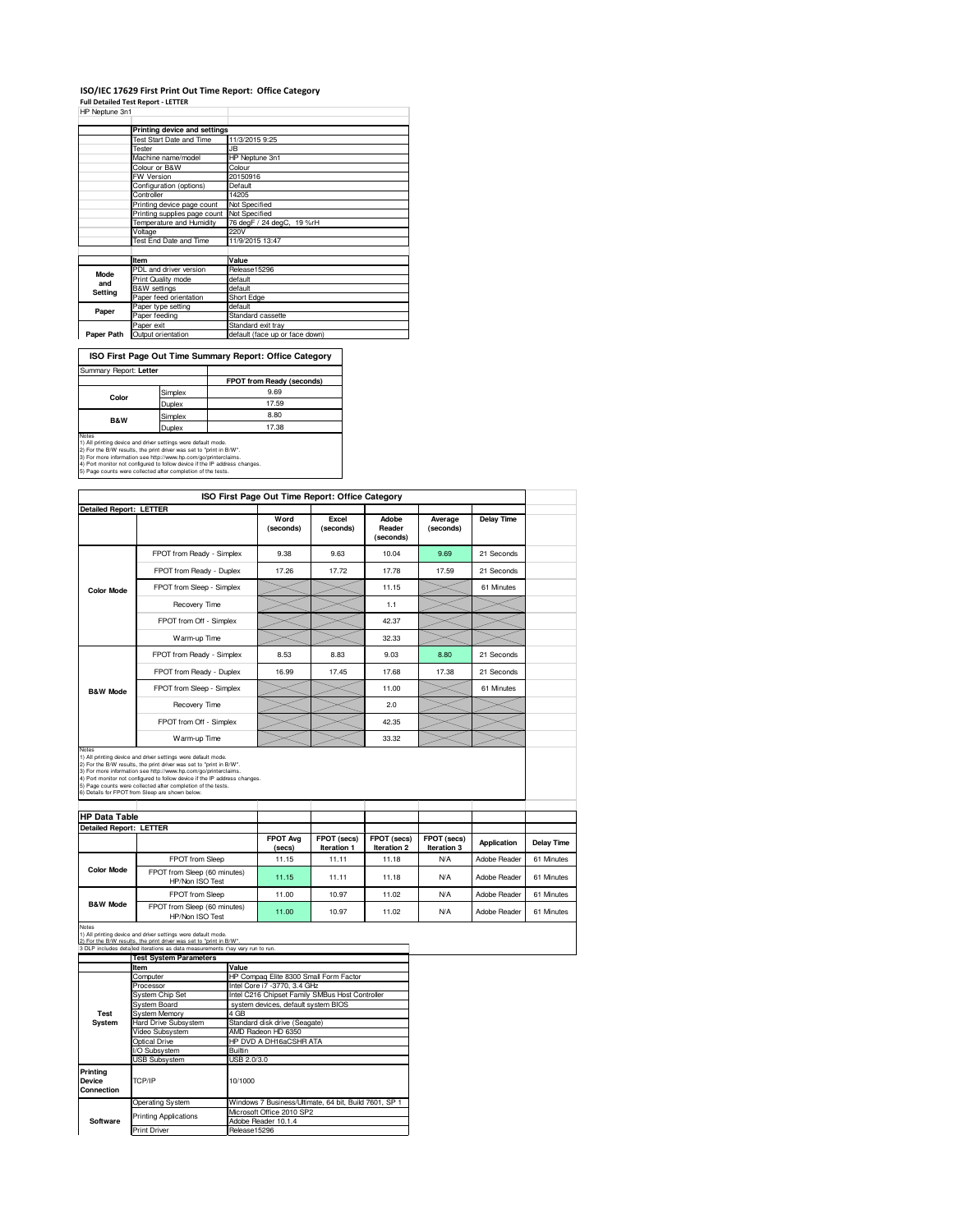## **ISO/IEC 17629 First Print Out Time Report: Office Category**

**Full Detailed Test Report - A4** HP Neptune 3n1

| ווויש טוושט טאיו ווו |                                 |                                |  |  |
|----------------------|---------------------------------|--------------------------------|--|--|
|                      | Printing device and settings    |                                |  |  |
|                      | <b>Test Start Date and Time</b> | 11/3/2015 9:25                 |  |  |
|                      | <b>Tester</b>                   | JB                             |  |  |
|                      | Machine name/model              | HP Neptune 3n1                 |  |  |
|                      | Colour or B&W                   | Colour                         |  |  |
|                      | <b>FW Version</b>               | 20150916                       |  |  |
|                      | Configuration (options)         | Default                        |  |  |
|                      | Controller                      | 14205                          |  |  |
|                      | Printing device page count      | Not Specified                  |  |  |
|                      | Printing supplies page count    | Not Specified                  |  |  |
|                      | Temperature and Humidity        | 76 degF / 24 degC, 19 %rH      |  |  |
|                      | Voltage                         | 220V                           |  |  |
|                      | Test End Date and Time          | 11/9/2015 13:47                |  |  |
|                      |                                 |                                |  |  |
|                      | Item                            | Value                          |  |  |
| <b>Mode</b>          | PDL and driver version          | Release15296                   |  |  |
| and                  | Print Quality mode              | default                        |  |  |
| Setting              | <b>B&amp;W</b> settings         | default                        |  |  |
|                      | Paper feed orientation          | Short Edge                     |  |  |
| Paper                | Paper type setting              | default                        |  |  |
|                      | Paper feeding                   | Standard cassette              |  |  |
|                      | Paper exit                      | Standard exit tray             |  |  |
| Paper Path           | Output orientation              | default (face up or face down) |  |  |

**FPOT from Ready (seconds)**<br>9.76 Simplex 9.76<br>Duplex 17.80 **ISO First Page Out Time Summary Report: Office Category** Summary Report: A **Colour**

Simplex 8.89<br>Duplex 17.53 Notes<br>
Notes<br>
17.53<br>
2) For the BM results, the print diver was set to "print the DV".<br>
2) For more information see http://www.hp.com/go/printenclaims.<br>
4) For more information see http://www.hp.com/go/printenclaims.<br>
4) P **B&W**

|                            |                                                                                                                                                   |             | ISO First Page Out Time Report: Office Category                                 |                            |                              |                            |                    |                   |
|----------------------------|---------------------------------------------------------------------------------------------------------------------------------------------------|-------------|---------------------------------------------------------------------------------|----------------------------|------------------------------|----------------------------|--------------------|-------------------|
| <b>Detailed Report: A4</b> |                                                                                                                                                   |             |                                                                                 |                            |                              |                            |                    |                   |
|                            |                                                                                                                                                   |             | Word<br>(seconds)                                                               | Excel<br>(seconds)         | Adobe<br>Reader<br>(seconds) | Average<br>(seconds)       | <b>Delay Time</b>  |                   |
|                            | FPOT from Ready - Simplex                                                                                                                         |             | 9.46                                                                            | 9.69                       | 10.12                        | 9.76                       | 21 Seconds         |                   |
|                            | FPOT from Ready - Duplex                                                                                                                          |             | 17.45                                                                           | 17.91                      | 18.03                        | 17.8                       | 21 Seconds         |                   |
| <b>Color Mode</b>          | FPOT from Sleep - Simplex                                                                                                                         |             |                                                                                 |                            | 11.29                        |                            | 61 Minutes         |                   |
|                            | Recovery Time                                                                                                                                     |             |                                                                                 |                            | 1.2                          |                            |                    |                   |
|                            | FPOT from Off - Simplex                                                                                                                           |             |                                                                                 |                            | 42.45                        |                            |                    |                   |
|                            | Warm-up Time                                                                                                                                      |             |                                                                                 |                            | 32.33                        |                            |                    |                   |
|                            | FPOT from Ready - Simplex                                                                                                                         |             | 8.60                                                                            | 8.97                       | 9.10                         | 8.89                       | 21 Seconds         |                   |
|                            | FPOT from Ready - Duplex                                                                                                                          |             | 17.14                                                                           | 17.62                      | 17.82                        | 17.53                      | 21 Seconds         |                   |
| <b>B&amp;W Mode</b>        | FPOT from Sleep - Simplex                                                                                                                         |             |                                                                                 |                            | 11.17                        |                            | 61 Minutes         |                   |
|                            | Recovery Time                                                                                                                                     |             |                                                                                 |                            | 2.1                          |                            |                    |                   |
|                            | FPOT from Off - Simplex                                                                                                                           |             |                                                                                 |                            | 42.51                        |                            |                    |                   |
|                            | Warm-up Time                                                                                                                                      |             |                                                                                 |                            | 33.41                        |                            |                    |                   |
| <b>HP Data Table</b>       | 6) Details for FPOT from Sleep are shown below.                                                                                                   |             |                                                                                 |                            |                              |                            |                    |                   |
| Detailed Report: A4        |                                                                                                                                                   |             |                                                                                 |                            |                              |                            |                    |                   |
|                            |                                                                                                                                                   |             | <b>FPOT Avg</b><br>(secs)                                                       | FPOT (secs)<br>Iteration 1 | FPOT (secs)<br>Iteration 2   | FPOT (secs)<br>Iteration 3 | <b>Application</b> | <b>Delay Time</b> |
|                            | FPOT from Sleep                                                                                                                                   |             | 11.29                                                                           | 11.29                      | 11.28                        | <b>N/A</b>                 | Adobe Reader       | 61 Minutes        |
| <b>Color Mode</b>          | FPOT from Sleep (60 minutes)<br>HP/Non ISO Test                                                                                                   |             | 11.29                                                                           | 11.29                      | 11.28                        | <b>N/A</b>                 | Adobe Reader       | 61 Minutes        |
|                            | FPOT from Sleep                                                                                                                                   |             | 11.17                                                                           | 11.14                      | 11.19                        | <b>N/A</b>                 | Adobe Reader       | 61 Minutes        |
| <b>B&amp;W Mode</b>        | FPOT from Sleep (60 minutes)<br>HP/Non ISO Test                                                                                                   |             | 11.17                                                                           | 11.14                      | 11.19                        | <b>N/A</b>                 | Adobe Reader       | 61 Minutes        |
| Notes                      | 1) All printing device and driver settings were default mode.                                                                                     |             |                                                                                 |                            |                              |                            |                    |                   |
|                            | 2) For the R/W results the print driver was set to "print in R/W"<br>3 DLP includes detailed iterations as data measurements may vary run to run. |             |                                                                                 |                            |                              |                            |                    |                   |
|                            | <b>Test System Parameters</b>                                                                                                                     |             |                                                                                 |                            |                              |                            |                    |                   |
|                            | Item                                                                                                                                              | Value       |                                                                                 |                            |                              |                            |                    |                   |
|                            | Computer                                                                                                                                          |             | HP Compaq Elite 8300 Small Form Factor                                          |                            |                              |                            |                    |                   |
|                            | Processor<br>System Chip Set                                                                                                                      |             | Intel Core i7 -3770, 3.4 GHz<br>Intel C216 Chipset Family SMBus Host Controller |                            |                              |                            |                    |                   |
|                            | <b>System Board</b>                                                                                                                               |             | system devices, default system BIOS                                             |                            |                              |                            |                    |                   |
| <b>Test</b>                | System Memory                                                                                                                                     | 4 GB        |                                                                                 |                            |                              |                            |                    |                   |
| System                     | Hard Drive Subsystem                                                                                                                              |             | Standard disk drive (Seagate)                                                   |                            |                              |                            |                    |                   |
|                            | Video Subsystem                                                                                                                                   |             | AMD Radeon HD 6350                                                              |                            |                              |                            |                    |                   |
|                            | <b>Optical Drive</b>                                                                                                                              |             | HP DVD A DH16aCSHR ATA                                                          |                            |                              |                            |                    |                   |
|                            | I/O Subsystem                                                                                                                                     | Builtin     |                                                                                 |                            |                              |                            |                    |                   |
|                            | <b>USB Subsystem</b>                                                                                                                              | USB 2.0/3.0 |                                                                                 |                            |                              |                            |                    |                   |
| Printing<br>Device         | TCP/IP                                                                                                                                            | 10/1000     |                                                                                 |                            |                              |                            |                    |                   |

Operating System Windows 7 Business/Ultimate, 64 bit, Build 7601, SP 1 Microsoft Office 2010 SP2 dobe Reader 10.1.4

Print Driver Release15296

Printing Applications

**Software**

**Connection**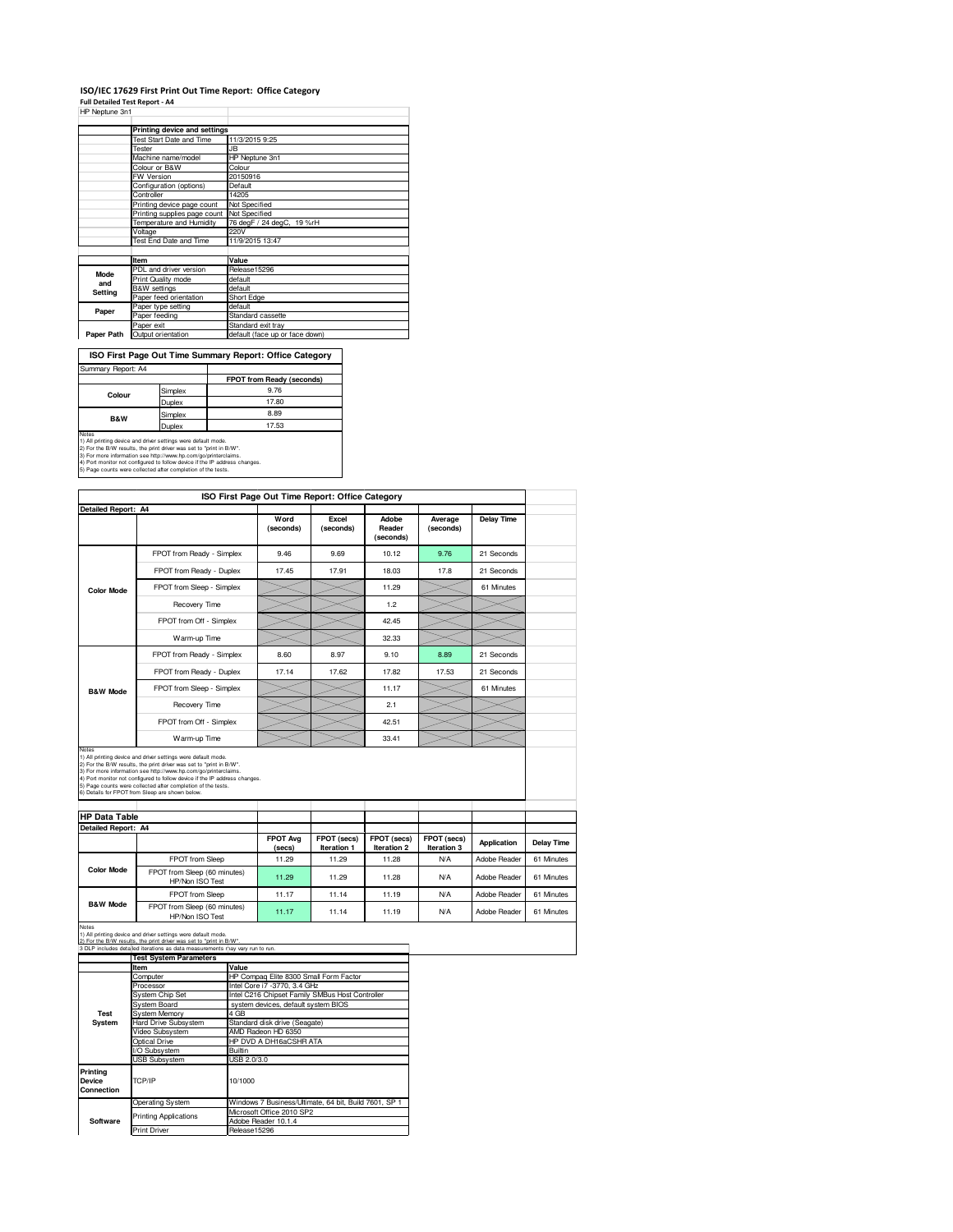## **ISO/IEC 29183 Copy Productivity Report**

ر<br>Full Detailed Test Rep

| Fuil Detailed Test Report - LETTER       |                                                         |
|------------------------------------------|---------------------------------------------------------|
| HP Neptune 3n1                           |                                                         |
|                                          |                                                         |
| <b>Machine Setup Information</b>         |                                                         |
| Test Start Date and Time 11/9/2015 14:52 |                                                         |
| Tester JB                                |                                                         |
| Machine name/model HP Neptune 3n1        |                                                         |
| Colour or B&W Colour                     |                                                         |
| FW Version 20150916                      |                                                         |
| Configuration (options) Not Specified    |                                                         |
|                                          | Temperature and Humidity 75 degF / 24 degC, 29 %rH      |
|                                          |                                                         |
|                                          |                                                         |
| Pre-set Item                             | <b>Pre-set Value</b>                                    |
| <b>Output Resolution Default</b>         |                                                         |
| <b>Output Quality Default</b>            |                                                         |
|                                          | Copying Mode Colour for Colour and B&W for B&W          |
| Auto Density Adjustment Default          |                                                         |
|                                          | Collating function Set in Control Panel                 |
| Paper Sending Direction Default          |                                                         |
| Paper Type Setting Default               |                                                         |
| Paper Feeding Tray 2                     |                                                         |
| Paper Exit Default                       |                                                         |
|                                          | Face Up Exit Default (face down)                        |
| <b>Fixing Capability Default</b>         |                                                         |
| Image Quality Stability Default          |                                                         |
| Capacity of Paper Default                |                                                         |
| Others None                              |                                                         |
|                                          |                                                         |
| Paper Manufacturer HP / Xerox            |                                                         |
|                                          | Paper Weight 20lb / 75 g/m2                             |
| Paper Size Letter / A4                   |                                                         |
|                                          | Paper type/name HP Multipurpose Ultra White / HP Office |
|                                          | Test End Date and Time: 11/18/2015 11:41                |

Summary Report: **Letter**

|                                                                              | <b>SFCOT</b> | sESAT (ipm) |  |  |
|------------------------------------------------------------------------------|--------------|-------------|--|--|
| Color                                                                        | 11.6         | 25.2        |  |  |
| B&W                                                                          | 9.2          | 25.3        |  |  |
| Notes<br>First Copy Out and Copy Speed measured using ISO/IEC 29183, exclude |              |             |  |  |

First Copy Out and Copy Speed measured using ISO/IEC 29183, excludes<br>first set of test documents. For more information see<br>http://www.hp.com/go/printerclaims. Exact speed varies depending on the<br>system configuration and do

|                | Detailed Report: LETTER |                                                            |       |                                                                                                            |                                                                                                                            |             |
|----------------|-------------------------|------------------------------------------------------------|-------|------------------------------------------------------------------------------------------------------------|----------------------------------------------------------------------------------------------------------------------------|-------------|
|                | <b>Target</b>           | sFCOT (secs)                                               |       | sEFTP (ipm)                                                                                                |                                                                                                                            |             |
|                |                         |                                                            | 1copy | 1copy+30sec                                                                                                | 1copy+4minutes                                                                                                             | sESAT (ipm) |
|                | A                       | 11.60                                                      | 5.17  | 20.17                                                                                                      | 23.51                                                                                                                      | 25.38       |
|                |                         |                                                            |       | 15 sets                                                                                                    | 99 sets                                                                                                                    |             |
|                | в                       | 11.61                                                      | 5.16  | 19.66                                                                                                      |                                                                                                                            | 25.09       |
|                |                         |                                                            |       | 14 sets                                                                                                    |                                                                                                                            |             |
| Color          | C                       | 11.57                                                      | 5.18  | 20.17                                                                                                      |                                                                                                                            | 25.38       |
|                |                         |                                                            |       | 15 sets                                                                                                    |                                                                                                                            |             |
|                | D                       | 11.57                                                      | 5.18  | 19.98                                                                                                      |                                                                                                                            | 25.11       |
|                |                         |                                                            |       | 15 sets                                                                                                    |                                                                                                                            |             |
|                | Average                 | 11.6                                                       | 5.1   | 19.9                                                                                                       | 23.5                                                                                                                       | 25.2        |
|                | А                       | 9.12                                                       | 6.58  | 20.97                                                                                                      | 23.81                                                                                                                      | 25.24       |
|                |                         |                                                            |       | 14 sets                                                                                                    | 99 sets                                                                                                                    |             |
|                | в                       | 9.10                                                       | 6.59  | 21.34                                                                                                      |                                                                                                                            | 25.38       |
|                |                         |                                                            |       | 15 sets                                                                                                    |                                                                                                                            |             |
| <b>B&amp;W</b> | C                       | 9.14                                                       | 6.56  | 21.24                                                                                                      |                                                                                                                            | 25.25       |
|                |                         |                                                            |       | 15 sets                                                                                                    |                                                                                                                            |             |
|                | D                       | 9.17                                                       | 6.54  | 21.35                                                                                                      |                                                                                                                            | 25.38       |
|                |                         |                                                            |       | 15 sets                                                                                                    |                                                                                                                            |             |
|                | Average                 | 9.2                                                        | 6.5   | 21.2                                                                                                       | 23.8                                                                                                                       | 25.3        |
|                |                         | Copy count is limited to 99, so the 4 minute is shortened. |       | http://www.hp.com/qo/printerclaims. Exact speed varies depending on the system configuration and document. | First Copy Out and Copy Speed measured using ISO/IEC 29183, excludes first set of test documents. For more information see |             |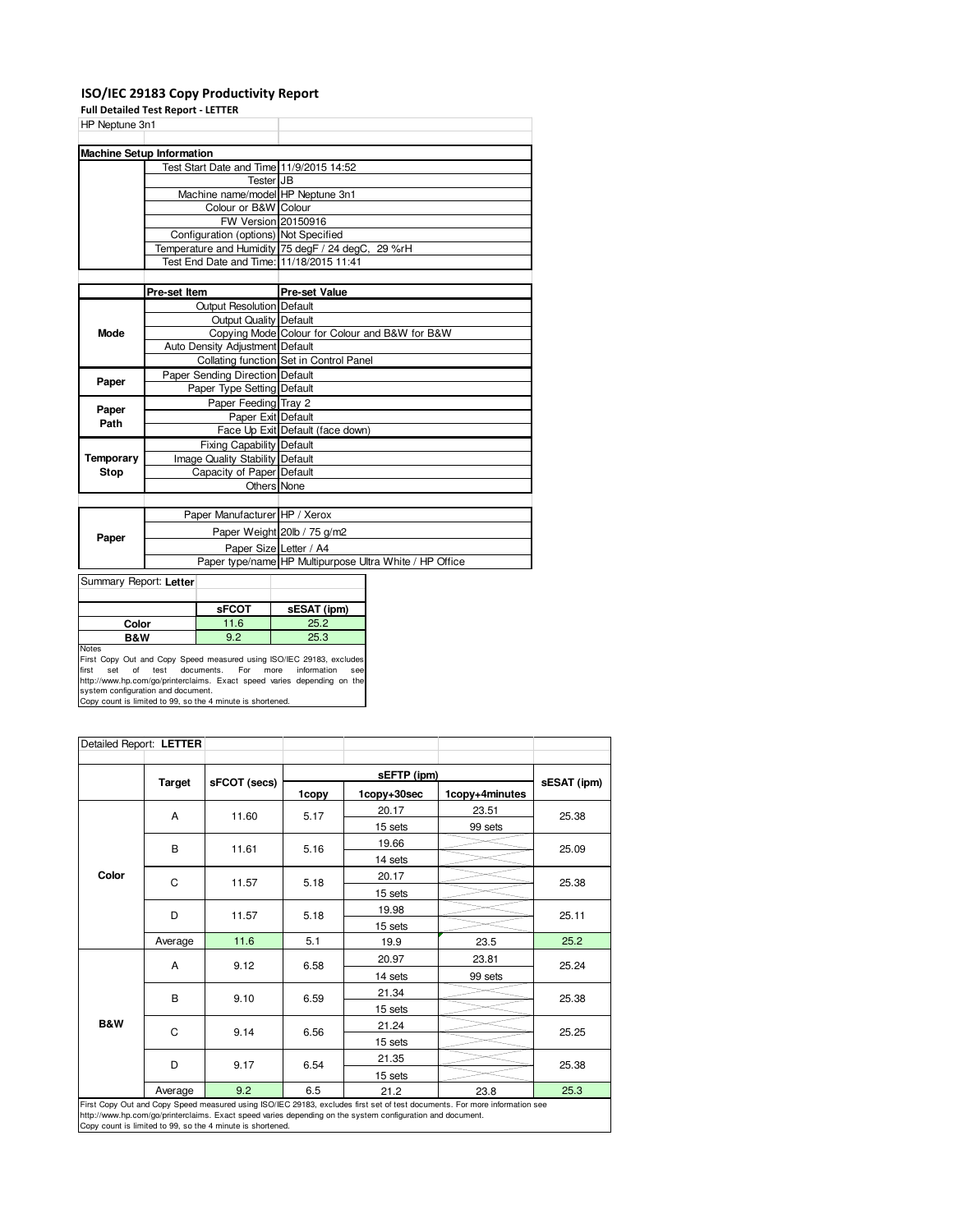#### **ISO/IEC 29183 Copy Productivity Report**

### **Full Detailed Test Report - A4**

| <b>LAIL NETGHER TEST DENNIT. WA</b>      |                                                         |
|------------------------------------------|---------------------------------------------------------|
| HP Neptune 3n1                           |                                                         |
|                                          |                                                         |
| <b>Machine Setup Information</b>         |                                                         |
| Test Start Date and Time 11/9/2015 14:52 |                                                         |
| Tester JB                                |                                                         |
| Machine name/model HP Neptune 3n1        |                                                         |
| Colour or B&W Colour                     |                                                         |
| FW Version 20150916                      |                                                         |
| Configuration (options) Not Specified    |                                                         |
|                                          | Temperature and Humidity 75 degF / 24 degC, 29 %rH      |
| Test End Date and Time: 11/18/2015 11:41 |                                                         |
|                                          |                                                         |
| Pre-set Item                             | <b>Pre-set Value</b>                                    |
| <b>Output Resolution Default</b>         |                                                         |
| <b>Output Quality Default</b>            |                                                         |
|                                          | Copying Mode Colour for Colour and B&W for B&W          |
| Auto Density Adjustment Default          |                                                         |
|                                          | Collating function Set in Control Panel                 |
| Paper Sending Direction Default          |                                                         |
| Paper Type Setting Default               |                                                         |
| Paper Feeding Tray 2                     |                                                         |
| Paper Exit Default                       |                                                         |
|                                          | Face Up Exit Default (face down)                        |
| Fixing Capability Default                |                                                         |
| Image Quality Stability Default          |                                                         |
|                                          |                                                         |
| <b>Others</b> None                       |                                                         |
|                                          |                                                         |
| Paper Manufacturer HP / Xerox            |                                                         |
|                                          | Paper Weight 20lb / 75 g/m2                             |
| Paper Size Letter / A4                   |                                                         |
|                                          | Paper type/name HP Multipurpose Ultra White / HP Office |
|                                          | Capacity of Paper Default                               |

### Summary Report: **A4**

|                                                                                      | <b>sFCOT</b> | sESAT (ipm) |  |  |
|--------------------------------------------------------------------------------------|--------------|-------------|--|--|
| 12.0<br>24.1<br>Colour                                                               |              |             |  |  |
| 9.5<br>24.1<br><b>B&amp;W</b>                                                        |              |             |  |  |
| <b>Notes</b><br>First Copy Out and Copy Speed measured using ISO/IEC 29183, excludes |              |             |  |  |

×.

First Copy Out and Copy Speed measured using ISO/IEC 29183, excludes<br>first set of test documents. For more information see<br>http://www.hp.com/go/printerclaims. Exact speed varies depending on the<br>system configuration and do

| Detailed Report: A4                                        |               |              |       |                                                                                                            |                                                                                                                            |             |
|------------------------------------------------------------|---------------|--------------|-------|------------------------------------------------------------------------------------------------------------|----------------------------------------------------------------------------------------------------------------------------|-------------|
|                                                            |               |              |       | sEFTP (ipm)                                                                                                |                                                                                                                            |             |
|                                                            | <b>Target</b> | sFCOT (secs) | 1copy | 1copy+30sec                                                                                                | 1copy+4minutes                                                                                                             | sESAT (ipm) |
|                                                            | A             | 11.97        | 5.01  | 19.23                                                                                                      | 22.47                                                                                                                      | 24.16       |
|                                                            |               |              |       | 15 sets                                                                                                    | 99 sets                                                                                                                    |             |
|                                                            | B             | 11.90        | 5.03  | 18.98                                                                                                      |                                                                                                                            | 24.16       |
|                                                            |               |              |       | 14 sets                                                                                                    |                                                                                                                            |             |
| Colour                                                     | C             | 11.93        | 5.02  | 18.98                                                                                                      |                                                                                                                            |             |
|                                                            |               |              |       | 14 sets                                                                                                    |                                                                                                                            | 24.17       |
|                                                            |               | 11.96        | 5.01  | 18.94                                                                                                      |                                                                                                                            | 24.15       |
|                                                            | D             |              |       | 14 sets                                                                                                    |                                                                                                                            |             |
|                                                            | Average       | 12.0         | 5.0   | 19.0                                                                                                       | 22.4                                                                                                                       | 24.1        |
|                                                            | A             | 9.42         | 6.36  | 20.07                                                                                                      | 23.07                                                                                                                      | 24.16       |
|                                                            |               |              |       | 14 sets                                                                                                    | 99 sets                                                                                                                    |             |
|                                                            | B             | 9.48         | 6.32  | 20.13                                                                                                      |                                                                                                                            | 24.16       |
|                                                            |               |              |       | 14 sets                                                                                                    |                                                                                                                            |             |
| <b>B&amp;W</b>                                             | C             | 9.51         | 6.30  | 20.15                                                                                                      |                                                                                                                            | 24.17       |
|                                                            |               |              |       | 14 sets                                                                                                    |                                                                                                                            |             |
|                                                            | D             | 9.54         | 6.28  | 20.10                                                                                                      |                                                                                                                            | 24.17       |
|                                                            | Average       | 9.5          | 6.3   | 14 sets<br>20.1                                                                                            | 23.0                                                                                                                       | 24.1        |
|                                                            |               |              |       |                                                                                                            | First Copy Out and Copy Speed measured using ISO/IEC 29183, excludes first set of test documents. For more information see |             |
|                                                            |               |              |       | http://www.hp.com/qo/printerclaims. Exact speed varies depending on the system configuration and document. |                                                                                                                            |             |
| Copy count is limited to 99, so the 4 minute is shortened. |               |              |       |                                                                                                            |                                                                                                                            |             |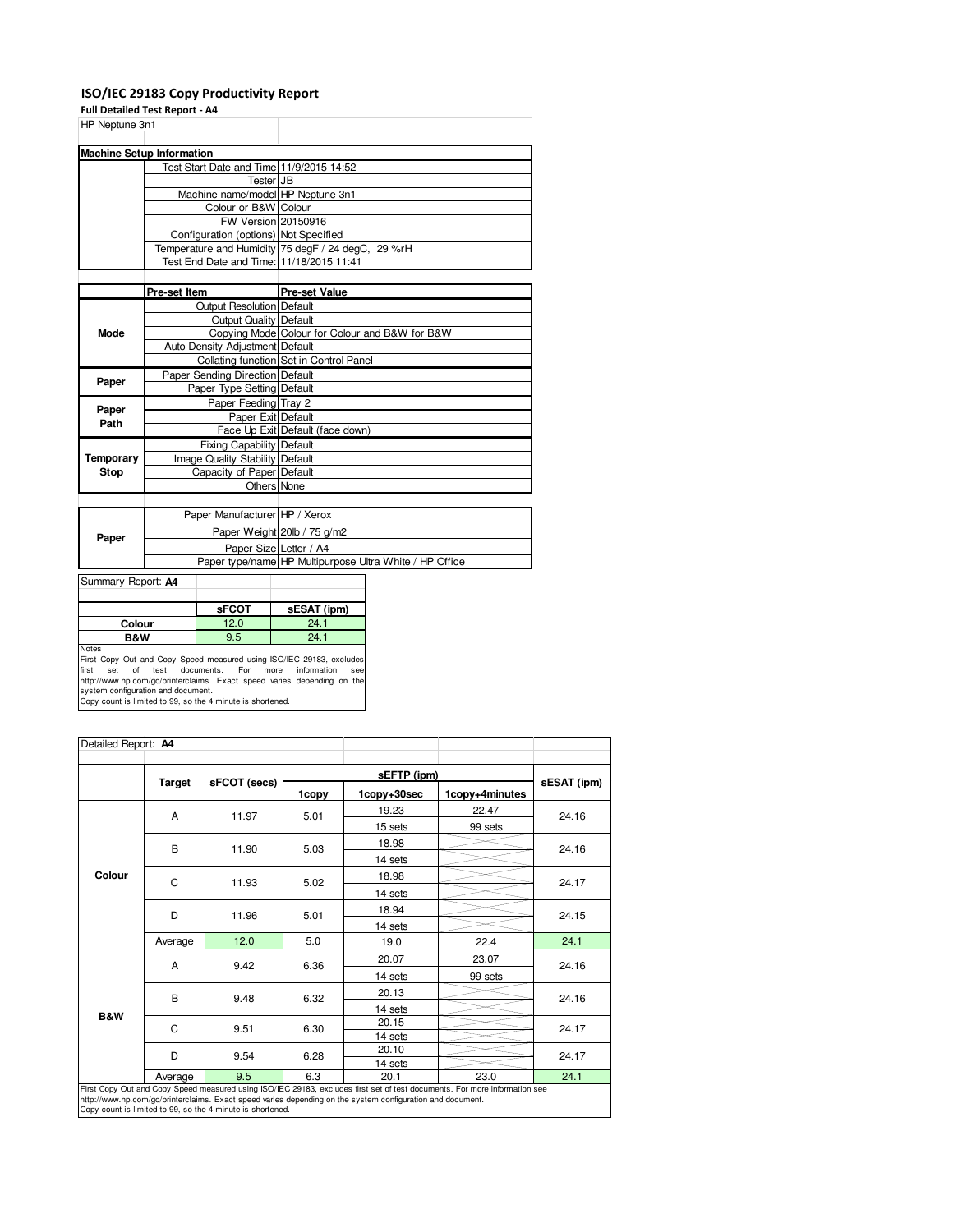## **ISO/IEC 24735 Copy Productivity Report**

**Full Detailed Test Report - LETTER**

| <b>Machine Setup Information</b>          |                                                                 |
|-------------------------------------------|-----------------------------------------------------------------|
| Test Start Date and Time 11/11/2015 15:12 |                                                                 |
| TesterIJB                                 |                                                                 |
|                                           | Machine name/model HP Color LaserJet Pro MFP M377               |
| Colour or B&W Colour                      |                                                                 |
| FW Version 20150916                       |                                                                 |
| Configuration (options) Not Specified     |                                                                 |
|                                           | Temperature and Humidity 77 degF / 25 degC 16.68 %rH            |
| Test End Date and Time: 11/18/2015 15:12  |                                                                 |
|                                           |                                                                 |
| <b>Pre-set Item</b>                       | <b>Pre-set Value</b>                                            |
| Output Resolution Default                 |                                                                 |
| <b>Output Quality   Default</b>           |                                                                 |
| Copying Mode Default                      |                                                                 |
| Auto Density Adjustment Default           |                                                                 |
|                                           | Collating function Activated (if not activated in default mode) |
| Paper Sending Direction Default           |                                                                 |
| Paper Type Setting Default                |                                                                 |
|                                           | Paper Feeding Standard cassette                                 |
|                                           | Paper Exit Standard exit tray                                   |
| Face Up Exit Default                      |                                                                 |
| Fixing Capability   Default               |                                                                 |
| Image Quality Stability Default           |                                                                 |
| Capacity of Paper Default                 |                                                                 |
|                                           | Others Default                                                  |
|                                           |                                                                 |
| Paper Manufacturer HP / Xerox             |                                                                 |
|                                           | Paper Weight 20lb / 75 g/m2                                     |
| Paper Size Letter / A4                    |                                                                 |

| ISO/IEC 24735 Copy Productivity Report |                                                                                                |             |            |                 |                 |                 |       |
|----------------------------------------|------------------------------------------------------------------------------------------------|-------------|------------|-----------------|-----------------|-----------------|-------|
| Detailed Report: LETTER                |                                                                                                |             |            |                 |                 |                 |       |
|                                        |                                                                                                | FSOT (secs) |            | EFTP (ipm)      |                 | ESAT (ipm)      |       |
|                                        | <b>Copying Mode</b>                                                                            | 1 set only  | 1 set only | $1$ set + 30sec | 1 set + 4 $min$ | $1$ set + 30sec |       |
|                                        | 1:1                                                                                            | 19.81       | 12.11      | 20.78           | 23.64           | 25.39           |       |
|                                        |                                                                                                |             | $1$ set)   | 5 sets          | 30 sets         |                 |       |
|                                        | 1:2                                                                                            | 32.36       | 7.40       | 14.36           |                 | 21.38           |       |
| <b>Color Mode</b>                      |                                                                                                |             | $1$ set)   | 4 sets          |                 |                 |       |
|                                        | 2:2                                                                                            |             |            |                 |                 |                 |       |
|                                        |                                                                                                |             | 1 set)     |                 |                 |                 |       |
|                                        | 1:1                                                                                            |             | 18.08      | 13.27           | 21.39           | 23.87           | 25.39 |
|                                        |                                                                                                |             |            | 5 sets          | 30 sets         |                 |       |
| <b>B&amp;W</b> mode                    | 1:2                                                                                            | 29.82       | 8.04       | 14.54           |                 | 21.40           |       |
|                                        |                                                                                                |             |            | 4 sets          |                 |                 |       |
|                                        | 2:2                                                                                            |             |            |                 |                 |                 |       |
| <b>Notes</b>                           | 1) Reports located: http://www.hp.com/go/printerclaims<br>2) 2:2 duplex copy is not supported. |             |            |                 |                 |                 |       |